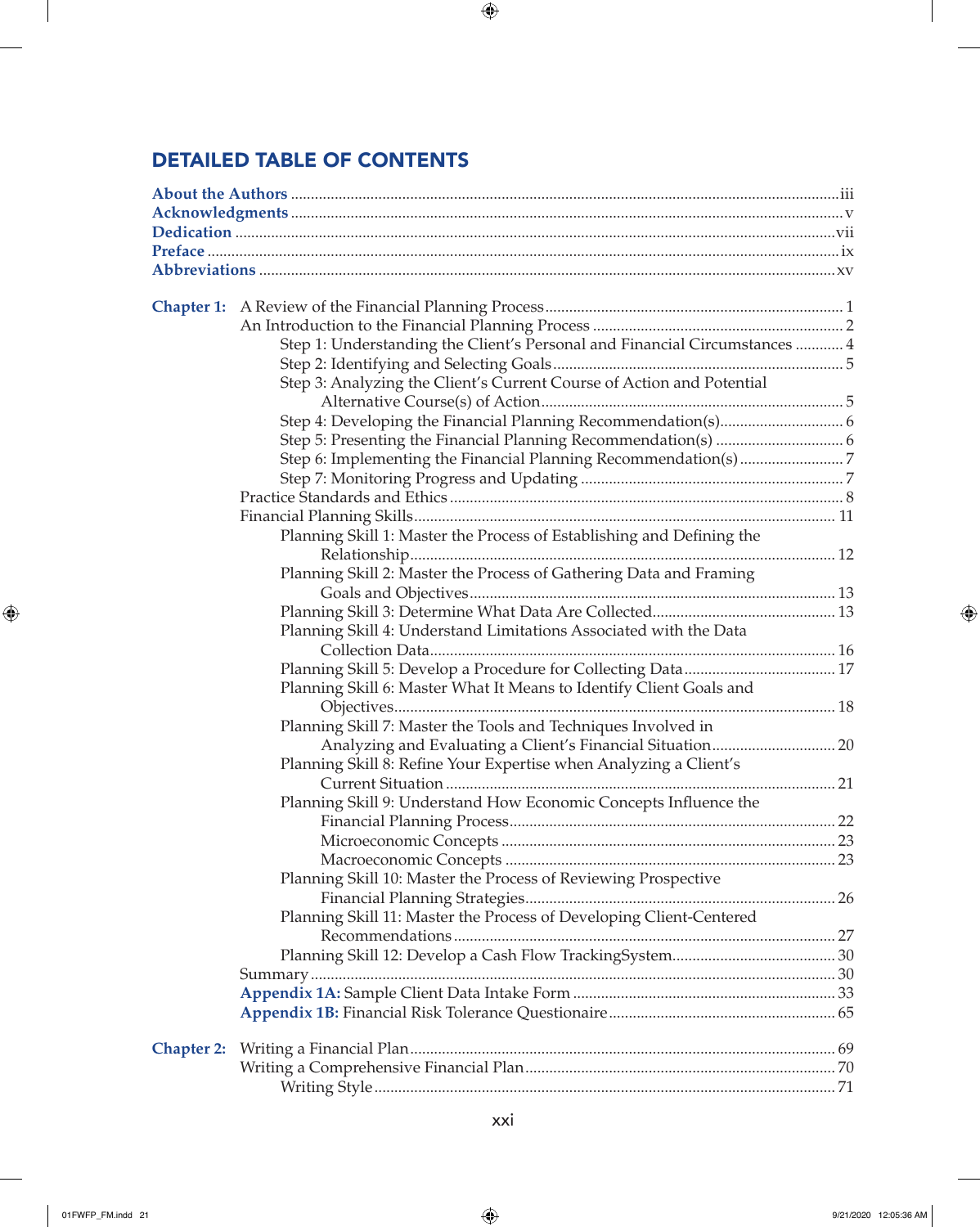|                   | Planning Skill 1: Develop the Skills to Resolve Recommendation          |    |
|-------------------|-------------------------------------------------------------------------|----|
|                   |                                                                         |    |
|                   |                                                                         |    |
|                   | Planning Skill 3: Learn to Identify and Prioritize Recommendations  81  |    |
|                   | Planning Skill 4: Formalize the Plan Development Process Using a        |    |
|                   |                                                                         |    |
|                   | Planning Skill 5: Identify the Consequences of Implementing Proposed    |    |
|                   |                                                                         |    |
|                   | Planning Skill 6: Identify the Impact of Recommendations Using a        |    |
|                   |                                                                         |    |
|                   | Planning Skill 7: Determine if Proposed Recommendations are             |    |
|                   | Affordable and Develop Strategies in Cases Where Tradeoffs              |    |
|                   |                                                                         |    |
|                   | Planning Skill 8: Track Cash Flow and Net Worth Before and After        |    |
|                   |                                                                         |    |
|                   | Planning Skill 9: Document an Implementation Procedure for Plan         |    |
|                   |                                                                         |    |
|                   | Planning Skill 10: Incorporate Disclaimers into the Writing Process 91  |    |
|                   | Planning Skill 11: Develop a Method for Presenting Financial            |    |
|                   |                                                                         |    |
|                   |                                                                         |    |
|                   |                                                                         |    |
|                   | Planning Skill 14: Manage Client Expectations During the Implementation |    |
|                   | Process                                                                 | 94 |
|                   | Planning Skill 15: Develop and Use an Ongoing Financial Plan Monitoring |    |
|                   |                                                                         |    |
|                   | Planning Skill 16: Develop Strategies to Deal with Client and           |    |
|                   |                                                                         |    |
|                   |                                                                         |    |
|                   |                                                                         |    |
|                   |                                                                         |    |
|                   |                                                                         |    |
|                   |                                                                         |    |
|                   |                                                                         |    |
|                   |                                                                         |    |
| <b>Chapter 3:</b> | Laws, Regulations, and Ethics: Standards Guiding the Financial          |    |
|                   |                                                                         |    |
|                   |                                                                         |    |
|                   |                                                                         |    |

 $\mathcal{L}$ 

 $\bigoplus$ 

 $\begin{array}{c} \hline \end{array}$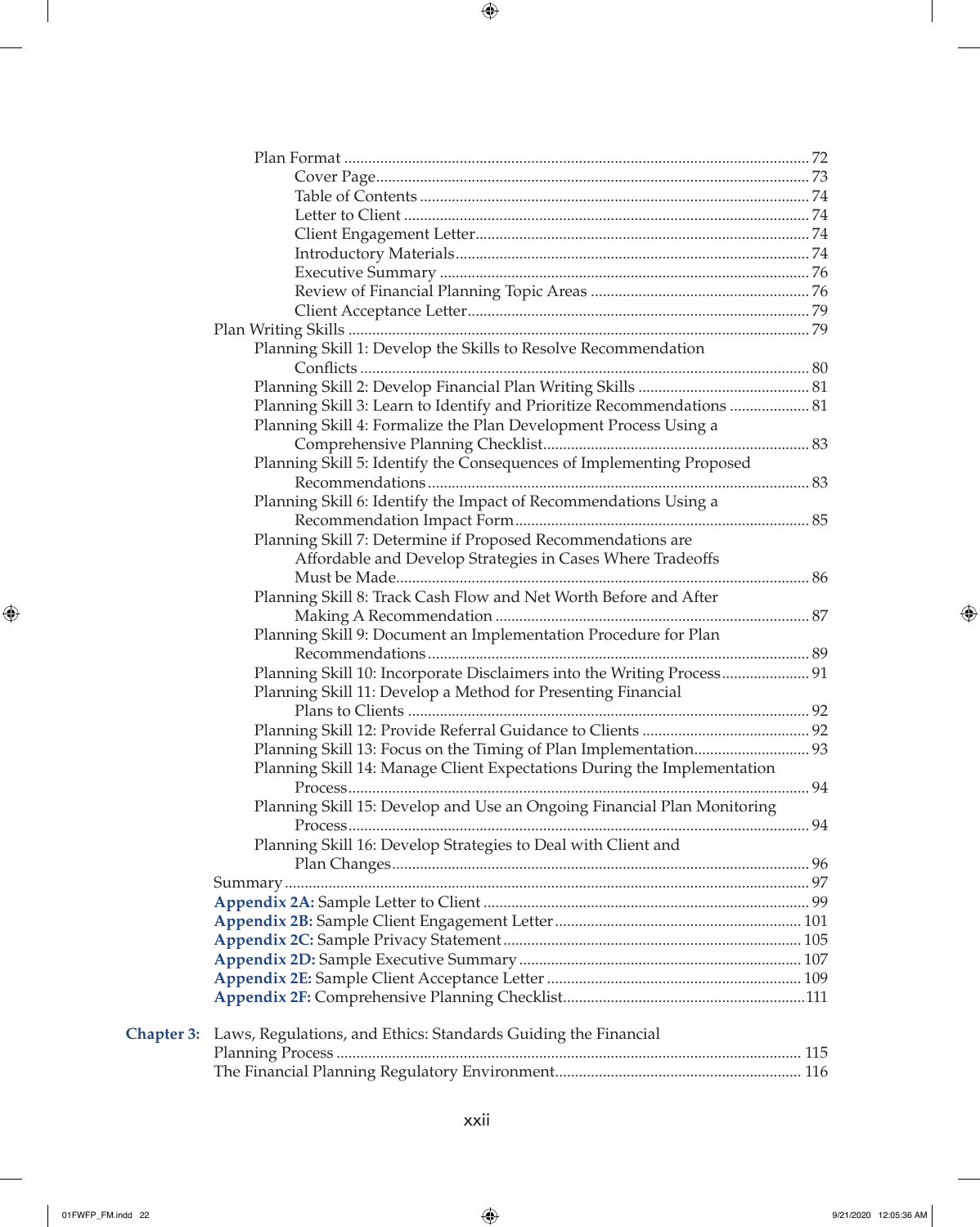|                   | Planning Skill 1: Understand When Interest and Fiduciary                  |  |
|-------------------|---------------------------------------------------------------------------|--|
|                   |                                                                           |  |
|                   |                                                                           |  |
|                   |                                                                           |  |
|                   | Planning Skill 2: Understand the Process of Registering as an             |  |
|                   | Investment Adviser or Investment Adviser Representative 135               |  |
|                   | Planning Skill 3: Describe the Different Ways Financial Planners are      |  |
|                   |                                                                           |  |
|                   | Planning Skill 4: Understand the Laws that Guide the Practice of          |  |
|                   |                                                                           |  |
|                   |                                                                           |  |
|                   |                                                                           |  |
|                   |                                                                           |  |
|                   |                                                                           |  |
|                   |                                                                           |  |
|                   |                                                                           |  |
|                   | Dodd-Frank Wall Street Reform and Consumer Protection Act of 2010 140     |  |
|                   |                                                                           |  |
|                   | Planning Skill 5: Implement Appropriate Compliance Procedures 140         |  |
|                   |                                                                           |  |
|                   | Planning Skill 7: Develop and Distribute a Written Disclosure             |  |
|                   |                                                                           |  |
|                   | Planning Skill 8: Comply with SEC Advertising Rules and Requirements  143 |  |
|                   | Planning Skill 9: Understand SEC Books and Records Requirements 145       |  |
|                   | Planning Skill 10: Interpret CFP Board's Code of Ethics and Standards of  |  |
|                   |                                                                           |  |
|                   |                                                                           |  |
|                   |                                                                           |  |
|                   |                                                                           |  |
| <b>Chapter 4:</b> | Fundamentals of Communication and Counseling in Financial Planning 167    |  |
|                   | The Importance of Communication and Counseling Competence in              |  |
|                   |                                                                           |  |
|                   | Planning Skill 1: Understand the Many Layers of Communication  172        |  |
|                   | Planning Skill 2: Understand Body Language in the Context of Client       |  |
|                   |                                                                           |  |
|                   | Planning Skill 3: Understand the Importance of Cultural and Differences   |  |
|                   |                                                                           |  |
|                   | Planning Skill 4: Understand the Importance of Gender Differences in the  |  |
|                   |                                                                           |  |
|                   | Planning Skill 5: Integrate Communication Insights Using                  |  |
|                   |                                                                           |  |
|                   | Planning Skill 6: Understand the Importance of a Client's Learning and    |  |
|                   |                                                                           |  |
|                   |                                                                           |  |

xxiii

 $\mathbf{I}$ 

 $\bigoplus$ 

 $\begin{array}{c} \hline \end{array}$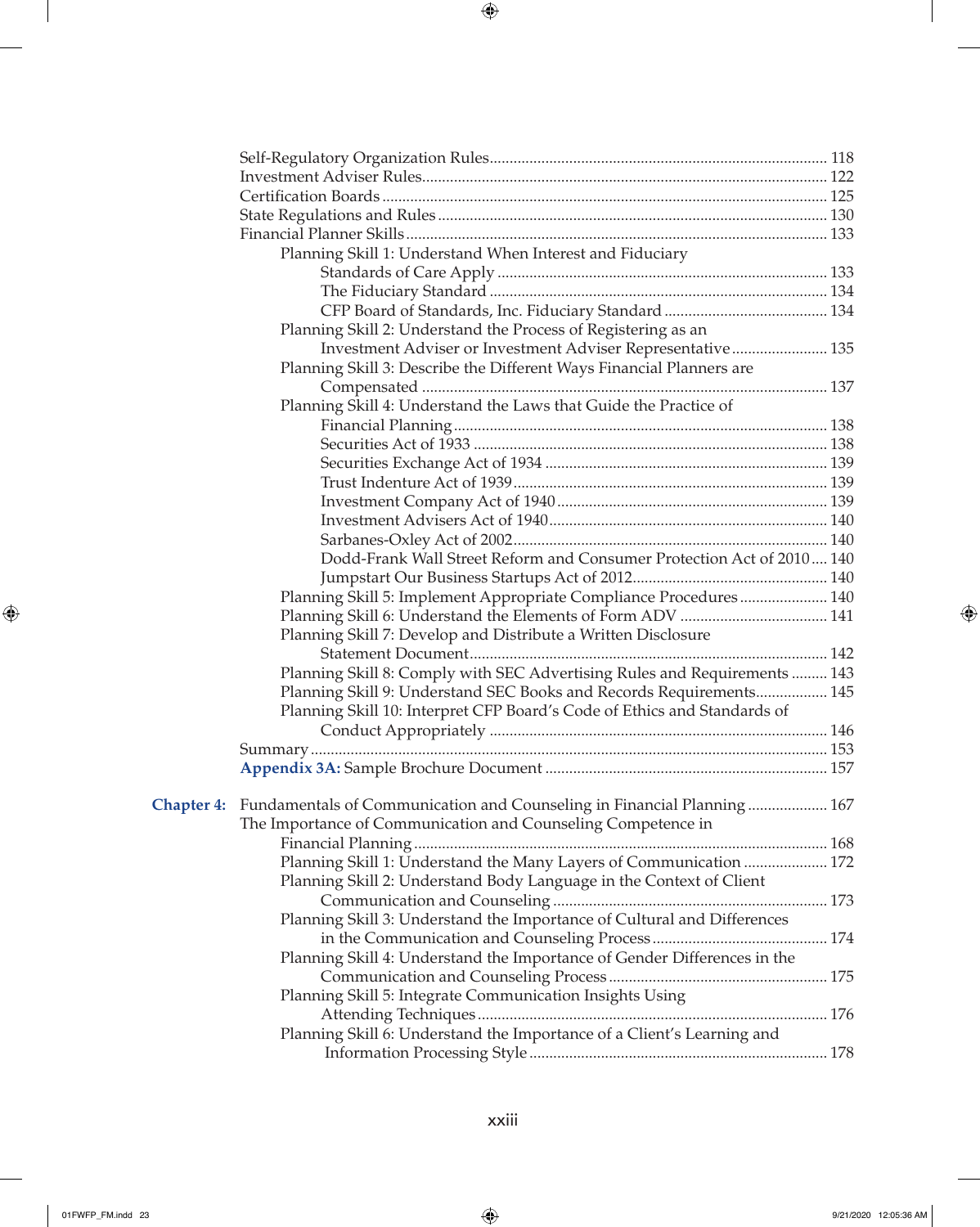|                   | Planning Skill 7: Understand the Role of Experiential Maps, Heuristics,  |      |
|-------------------|--------------------------------------------------------------------------|------|
|                   | and Money Scripts Play in the Communication and                          |      |
|                   |                                                                          |      |
|                   | Planning Skill 8: Employ Listening Skills as a Communication Tool  182   |      |
|                   | Planning Skill 9: Employ Clarifying Skills as a Communication Tool 184   |      |
|                   | Planning Skill 10: Employ Questioning Skills as a Communication Tool 188 |      |
|                   | Planning Skill 11: Employ Silence as a Communication Tool  191           |      |
|                   | Planning Skill 12: Understand the Role of Advanced Counseling            |      |
|                   |                                                                          |      |
|                   | Planning Skill 13: Understand the Role of Communication and              |      |
|                   | Counseling Techniques in Decreasing Client Resistance 195                |      |
|                   | Planning Skill 14: Understand the Role of Financial Therapy in the       |      |
|                   |                                                                          |      |
|                   | Planning Skill 15: Understand What a Financial Planner's Office and      |      |
|                   |                                                                          |      |
|                   |                                                                          |      |
|                   |                                                                          |      |
| <b>Chapter 5:</b> |                                                                          |      |
|                   |                                                                          |      |
|                   |                                                                          |      |
|                   |                                                                          |      |
|                   |                                                                          |      |
|                   |                                                                          |      |
|                   |                                                                          |      |
|                   |                                                                          |      |
|                   |                                                                          |      |
|                   |                                                                          |      |
|                   |                                                                          |      |
|                   |                                                                          |      |
|                   |                                                                          |      |
|                   |                                                                          |      |
|                   |                                                                          |      |
|                   |                                                                          |      |
|                   |                                                                          |      |
|                   |                                                                          |      |
|                   |                                                                          |      |
|                   |                                                                          |      |
|                   |                                                                          |      |
|                   |                                                                          |      |
|                   |                                                                          |      |
|                   |                                                                          |      |
|                   |                                                                          |      |
|                   |                                                                          |      |
|                   |                                                                          |      |
|                   |                                                                          |      |
|                   |                                                                          |      |
|                   |                                                                          | .234 |
|                   |                                                                          |      |
|                   |                                                                          |      |
|                   |                                                                          |      |

 $\mathbf{I}$ 

 $\bigoplus$ 

 $\overline{\phantom{a}}$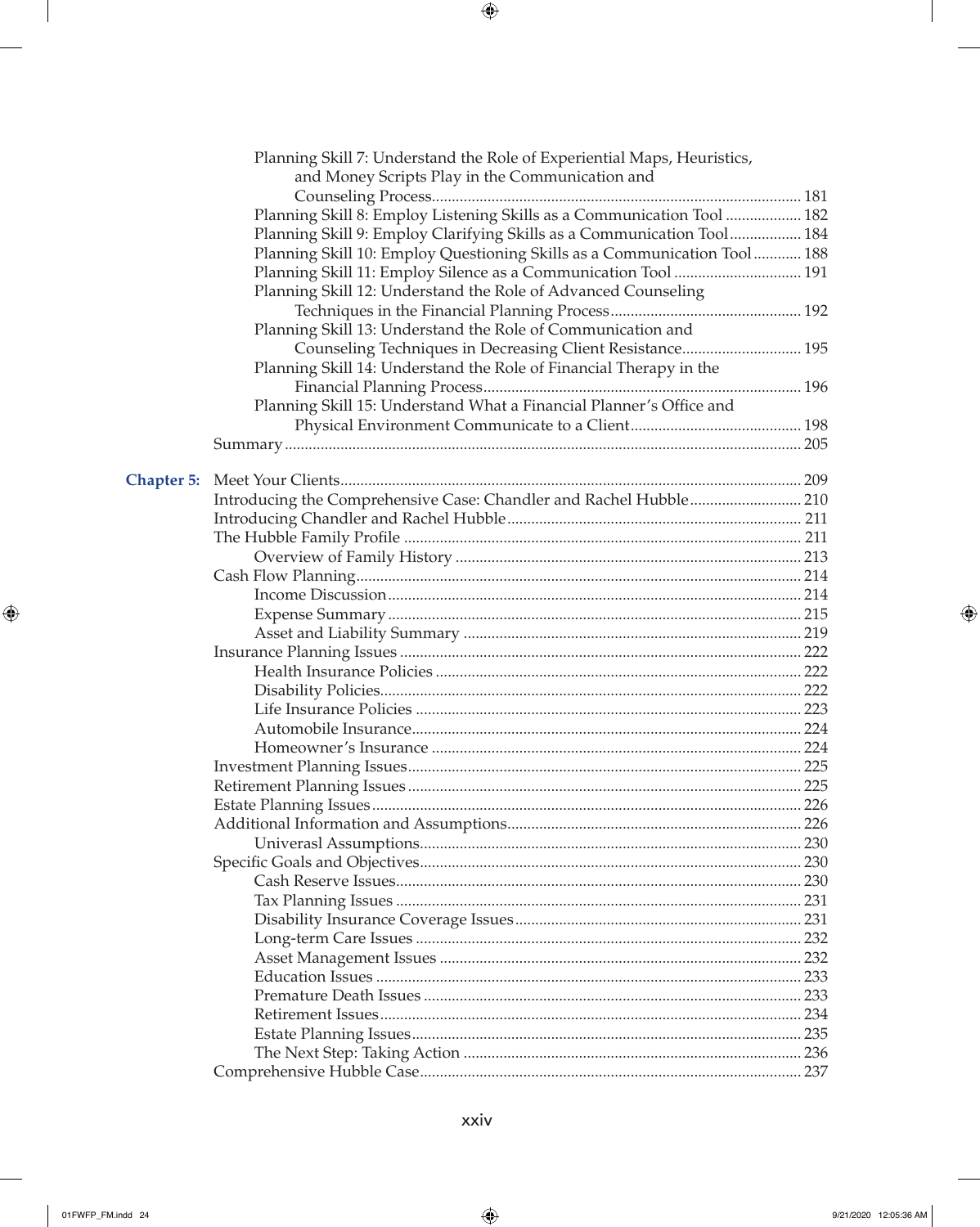|                   | Step 1: Understand the client's personal and financial circumstances  259 |  |
|-------------------|---------------------------------------------------------------------------|--|
|                   |                                                                           |  |
|                   | Step 3: Analyze the Client's Current Course of Action and Potential       |  |
|                   |                                                                           |  |
|                   |                                                                           |  |
|                   |                                                                           |  |
|                   |                                                                           |  |
|                   | Planning Skill 1: Engage in Meaningful Income, Expense, and               |  |
|                   |                                                                           |  |
|                   | Planning Skill 2: Use Financial Ratios to Assess a Client's               |  |
|                   |                                                                           |  |
|                   | Planning Skill 3: Identify the Elements of an Emergency                   |  |
|                   |                                                                           |  |
|                   | Planning Skill 4: Help Clients Restructure Unsecured and                  |  |
|                   |                                                                           |  |
|                   | Planning Skill 5: Understand How Mortgage Debt and a                      |  |
|                   | Home Equity Line of Credit (HELOC) Influence                              |  |
|                   |                                                                           |  |
|                   | Planning Skill 6: Use Adjustable Rate Mortgages Prudently 293             |  |
|                   | Planning Skill 7: Determine When Renting May be                           |  |
|                   |                                                                           |  |
|                   | Planning Skill 8: Master the Intricacies of Buying Down a                 |  |
|                   |                                                                           |  |
|                   | Planning Skill 9: Develop a Mortgage Refinancing Methodology 296          |  |
|                   | Planning Skill 10: Implement an Income Shifting Strategy When             |  |
|                   |                                                                           |  |
|                   | Planning Skill 11: Understand the Needs of Recent Widows and              |  |
|                   |                                                                           |  |
|                   | Planning Skill 12: Understand the Cash Management Needs of the            |  |
|                   |                                                                           |  |
|                   |                                                                           |  |
|                   | Step 6: Implement the Financial Planning Recommendation(s) 302            |  |
|                   |                                                                           |  |
|                   |                                                                           |  |
|                   |                                                                           |  |
| <b>Chapter 7:</b> |                                                                           |  |
|                   |                                                                           |  |
|                   | Step 1: Understand the Client's Personal and Financial Circumstances  327 |  |
|                   |                                                                           |  |
|                   | Step 3: Analyze the Client's Current Course of Action and                 |  |
|                   |                                                                           |  |
|                   |                                                                           |  |
|                   |                                                                           |  |
|                   |                                                                           |  |
|                   |                                                                           |  |
|                   |                                                                           |  |
|                   |                                                                           |  |

 $\mathbf{I}$ 

 $\bigoplus$ 

 $\overline{\phantom{a}}$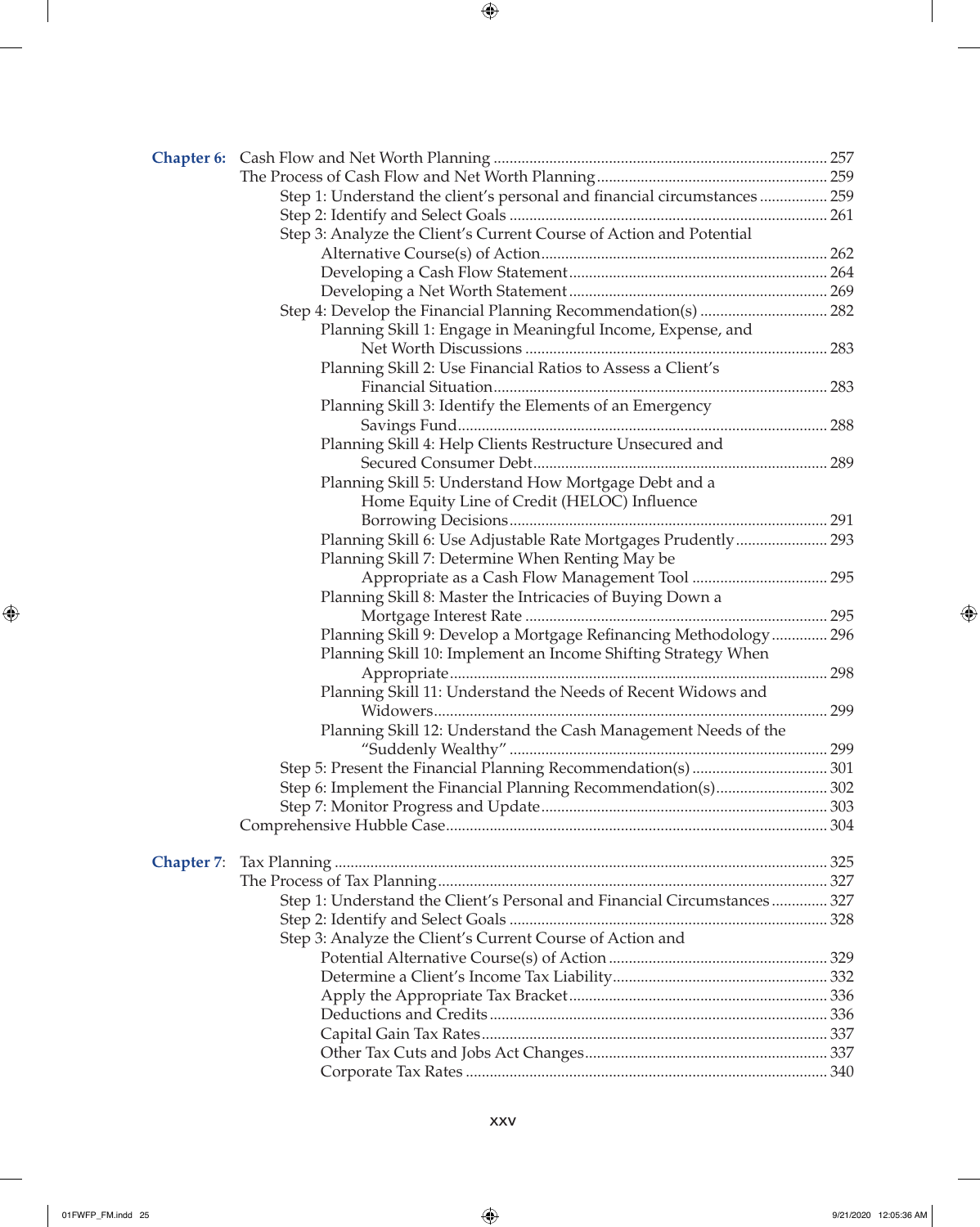|                   | Planning Skill 2: Correctly Calculate the Cost Basis of an               |  |
|-------------------|--------------------------------------------------------------------------|--|
|                   |                                                                          |  |
|                   | Planning Skill 3: Incorporate Alternative Minimum Tax                    |  |
|                   |                                                                          |  |
|                   | Planning Skill 4: Understand the Interplay between Tax and               |  |
|                   |                                                                          |  |
|                   | Planning Skill 5: Understand the Filing Requirements for                 |  |
|                   |                                                                          |  |
|                   | Planning Skill 6: Develop a Basic Understanding of How to                |  |
|                   |                                                                          |  |
|                   | Planning Skill 7: Calculate the Exclusion Ratio to Reduce                |  |
|                   |                                                                          |  |
|                   | Planning Skill 8: Compare Taxable and Tax-free Interest on a             |  |
|                   |                                                                          |  |
|                   | Planning Skill 9: Understand the Complexities of Tax Planning            |  |
|                   |                                                                          |  |
|                   | Planning Skill 10: Differentiate between Like-Kind Exchange              |  |
|                   |                                                                          |  |
|                   | Planning Skill 11: Utilize Qualified Charitable Distributions to         |  |
|                   |                                                                          |  |
|                   | Planning Skill 12: Apply Tax Planning for Business Owners 358            |  |
|                   | Planning Skill 13: Understand Issues that Impact Tax Planning for        |  |
|                   |                                                                          |  |
|                   |                                                                          |  |
|                   |                                                                          |  |
|                   |                                                                          |  |
|                   |                                                                          |  |
| <b>Chapter 8:</b> |                                                                          |  |
|                   |                                                                          |  |
|                   | Step 1: Understand the Client's Personal and Financial Circumstances 377 |  |
|                   |                                                                          |  |
|                   | Step 3: Analyze the Client's Current Course of Action and                |  |
|                   |                                                                          |  |
|                   |                                                                          |  |
|                   |                                                                          |  |
|                   |                                                                          |  |
|                   |                                                                          |  |
|                   |                                                                          |  |
|                   |                                                                          |  |
|                   | Determining the Additional Amount of Insurance a Client                  |  |
|                   |                                                                          |  |
|                   |                                                                          |  |
|                   | Planning Skill 1: Understand the Investment and Tax Implications         |  |
|                   |                                                                          |  |
|                   | Planning Skill 2: Understand and Differentiate Among Common              |  |
|                   |                                                                          |  |
|                   |                                                                          |  |

 $\mathcal{L}$ 

 $\bigoplus$ 

01FWFP\_FM.indd 26 9/21/2020 12:05:36 AM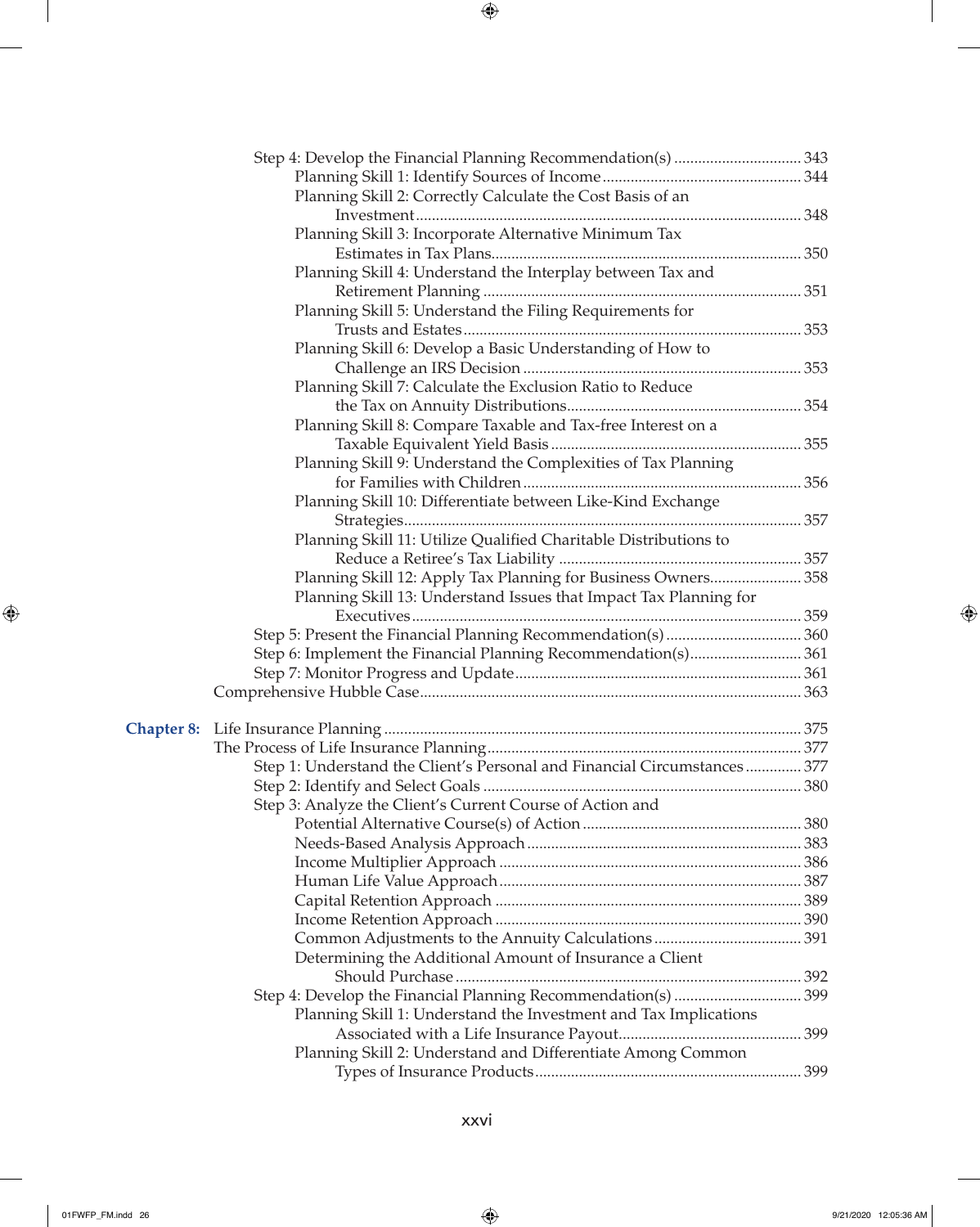|                   | Planning Skill 3: Know Policy Characteristics When                   |  |
|-------------------|----------------------------------------------------------------------|--|
|                   | Choosing Between Cash Value and Term Policies  401                   |  |
|                   | Planning Skill 4: Understand Common Life Insurance                   |  |
|                   |                                                                      |  |
|                   | Planning Skill 5: Recognize Approaches to Transferring Policy        |  |
|                   |                                                                      |  |
|                   | Planning Skill 6: Develop Skills to Know How to Evaluate an          |  |
|                   |                                                                      |  |
|                   | Planning Skill 7: Use Policy Nonforfeiture Options to a Client's     |  |
|                   |                                                                      |  |
|                   | Planning Skill 8: Use a Section 1035 Exchange Option as a            |  |
|                   |                                                                      |  |
|                   | Planning Skill 9: Use Accelerated Death Benefits or Viatical         |  |
|                   | Settlements to Assist Clients with Health Issues 414                 |  |
|                   | Planning Skill 10: Use a Life Settlement to Assist                   |  |
|                   |                                                                      |  |
|                   | Planning Skill 11: Identify the Role of Annuities in the Insurance   |  |
|                   |                                                                      |  |
|                   |                                                                      |  |
|                   | Planning Skill 12: Recommend Appropriate Life Insurance              |  |
|                   |                                                                      |  |
|                   | Planning Skill 13: Understand Life Insurance Considerations for      |  |
|                   |                                                                      |  |
|                   |                                                                      |  |
|                   | Step 6: Implement the Financial Planning Recommendation(s) 424       |  |
|                   |                                                                      |  |
|                   |                                                                      |  |
| <b>Chapter 9:</b> |                                                                      |  |
|                   |                                                                      |  |
|                   |                                                                      |  |
|                   | Step 1: Understand the client's Personal and                         |  |
|                   |                                                                      |  |
|                   |                                                                      |  |
|                   | Step 3: Analyze the Client's Current Course of Action and Potential  |  |
|                   |                                                                      |  |
|                   | Step 4: Develop the Financial Planning Recommendation(s)  447        |  |
|                   | Planning Skill 1: Understand the Terminology of Health Insurance 447 |  |
|                   | Planning Skill 2: Appreciate How the Patient Protection and          |  |
|                   | Affordable Care Act (PPACA) of 2010 Changed the                      |  |
|                   |                                                                      |  |
|                   | Planning Skill 3: Understand the Characteristics of                  |  |
|                   | Health Savings and Flexible Spending Accounts                        |  |
|                   |                                                                      |  |
|                   | Planning Skill 4: Understand the Complexity of                       |  |
|                   |                                                                      |  |
|                   | Step 5: Present the Financial Planning Recommendation(s)  453        |  |
|                   | Step 6: Implement the Financial Planning                             |  |
|                   |                                                                      |  |
|                   |                                                                      |  |
|                   |                                                                      |  |
|                   |                                                                      |  |

xxvii

 $\mathbf{I}$ 

 $\bigoplus$ 

01FWFP\_FM.indd 27 9/21/2020 12:05:36 AM

 $\frac{1}{2}$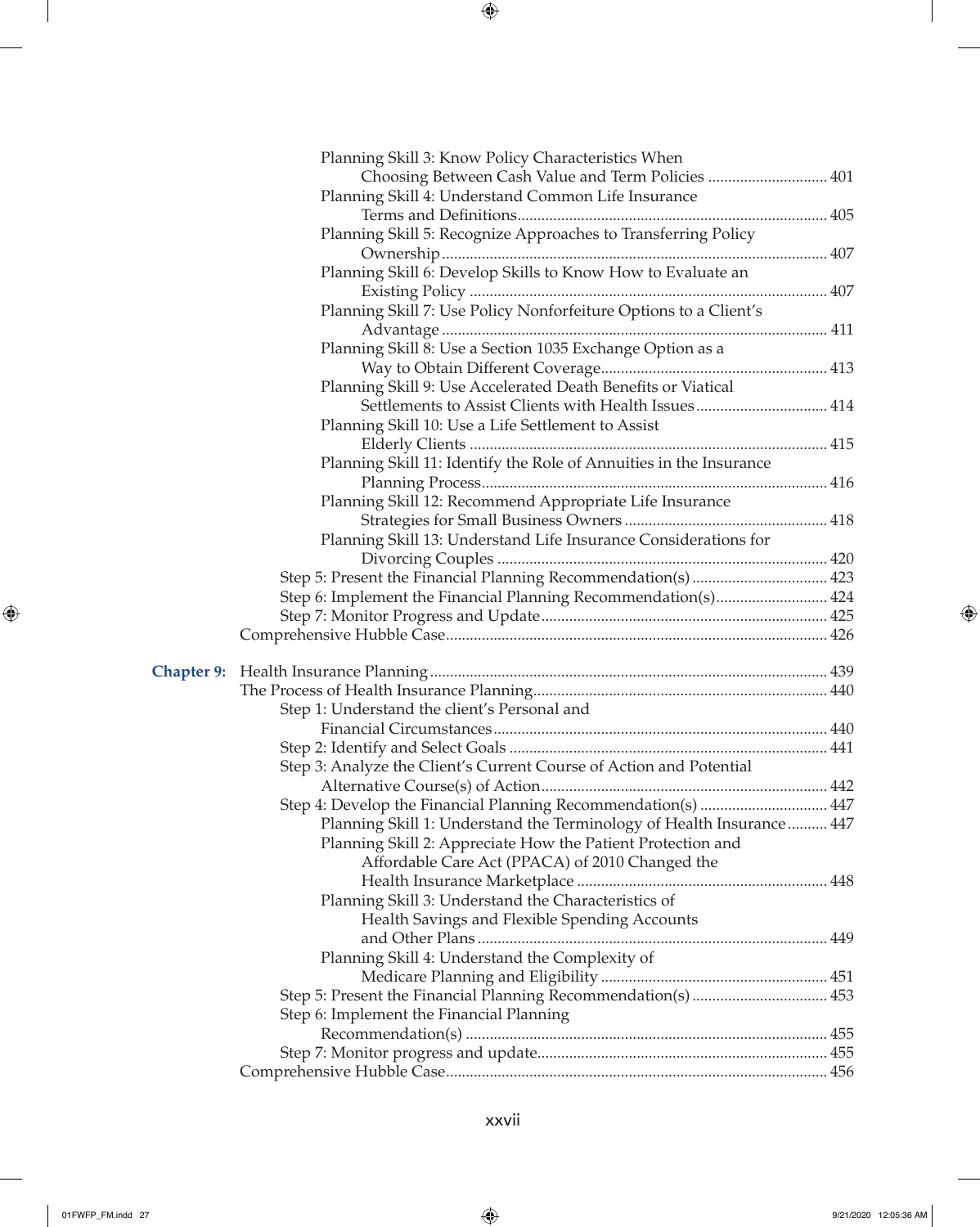| Step 1: Understand the Client's Personal and Financial Circumstances  462 |  |
|---------------------------------------------------------------------------|--|
|                                                                           |  |
| Step 3: Analyze the Client's Current Course of Action and                 |  |
|                                                                           |  |
| Step 4: Develop the Financial Planning Recommendation(s)  470             |  |
| Planning Skill 1: Know the Probabilities Associated                       |  |
|                                                                           |  |
| Planning Skill 2: Master the Key Terms of Disability                      |  |
|                                                                           |  |
| Planning Skill 3: Understand the Appropriate Use of                       |  |
|                                                                           |  |
| Planning Skill 4: Understand the Tax Implications                         |  |
|                                                                           |  |
| Planning Skill 5: Identify Appropriate Insurance                          |  |
|                                                                           |  |
|                                                                           |  |
| Planning Skill 6: Estimate Average Premiums for an Individual             |  |
|                                                                           |  |
| Planning Skill 7: Know When to Use a Liability Release Form  478          |  |
| Planning Skill 8: Understand the Important Factors                        |  |
| Associated with Recommending Disability Insurance for                     |  |
|                                                                           |  |
|                                                                           |  |
|                                                                           |  |
| Planning Skill 10: Understand Transgender Disability Insurance            |  |
|                                                                           |  |
|                                                                           |  |
| Step 6: Implement the Financial Planning Recommendation(s) 483            |  |
|                                                                           |  |
|                                                                           |  |
|                                                                           |  |
|                                                                           |  |
|                                                                           |  |
| Step 1: Understand the client's personal and financial circumstances  497 |  |
|                                                                           |  |
| Step 3: Analyze the Client's Current Course of Action and                 |  |
|                                                                           |  |
|                                                                           |  |
|                                                                           |  |
| Planning Skill 2: Use Tax-Qualified Policies when Appropriate  504        |  |
| Planning Skill 3: Understand the Triggers Associated with                 |  |
|                                                                           |  |
| Planning Skill 4: Develop a Long-Term Care Insurance                      |  |
|                                                                           |  |
| Planning Skill 5: Quantify a Long-Term Care Insurance                     |  |
|                                                                           |  |
|                                                                           |  |

xxviii

 $\mathbb{R}$ 

 $\bigoplus$ 

 $\begin{array}{c} \hline \end{array}$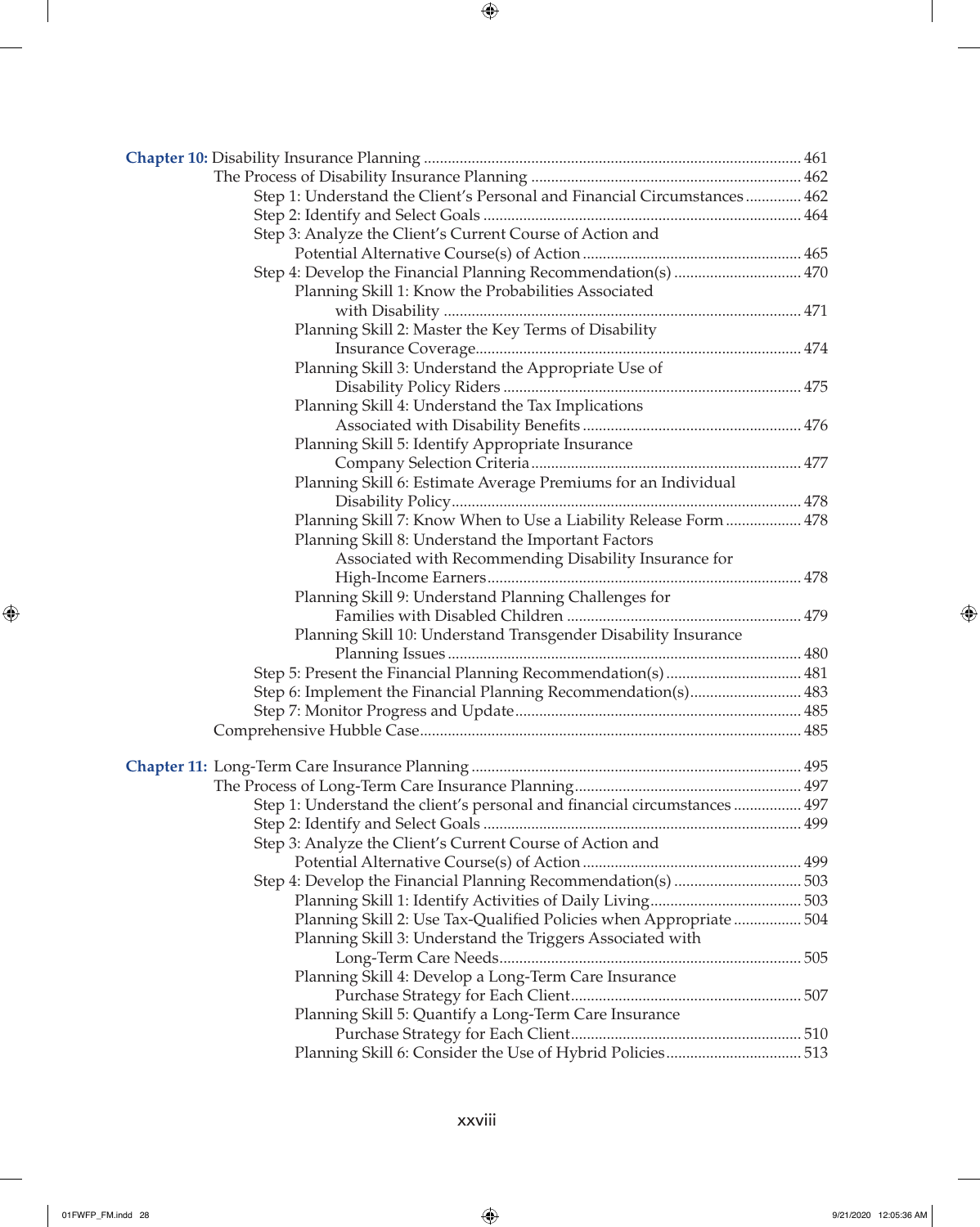| Planning Skill 7: Understand the Role of Continuing                      |  |
|--------------------------------------------------------------------------|--|
|                                                                          |  |
| Planning Skill 8: Understand Long-Term Care Insurance                    |  |
|                                                                          |  |
|                                                                          |  |
| Step 6: Implement the Financial Planning Recommendation(s) 517           |  |
|                                                                          |  |
|                                                                          |  |
|                                                                          |  |
|                                                                          |  |
| Step 1: Understand the Client's Personal and Financial                   |  |
|                                                                          |  |
|                                                                          |  |
| Step 3: Analyze the Client's Current Course of Action and                |  |
|                                                                          |  |
|                                                                          |  |
|                                                                          |  |
| Planning Skill 1: Describe the Importance of Insurance Scores 538        |  |
| Planning Skill 2: Understand the Factors That Influence                  |  |
|                                                                          |  |
| Planning Skill 3: Understand the Types of HO Policies Available  540     |  |
| Planning Skill 4: Recommend Coverage for Overlooked Personal             |  |
|                                                                          |  |
| Planning Skill 5: Identify Other HO Insurance Exclusions  544            |  |
| Planning Skill 6: Make Sure Clients Protect Property from                |  |
|                                                                          |  |
| Planning Skill 7: Understand How Driver Characteristics                  |  |
|                                                                          |  |
| Planning Skill 8: Recognize the Need for Liability Coverage              |  |
| and How Split-Limit Requirements Are Generally Too                       |  |
|                                                                          |  |
| Planning Skill 9: Identify Other Auto Policy Considerations  549         |  |
| Planning Skill 10: Explore the Need for Excess Liability (Umbrella)      |  |
|                                                                          |  |
| Planning Skill 11: Use a Homestead Exemption for Additional              |  |
|                                                                          |  |
| Step 5: Present the Financial Planning Recommendation(s)  552            |  |
| Step 6: Implement the Financial Planning Recommendation(s) 552           |  |
|                                                                          |  |
|                                                                          |  |
|                                                                          |  |
|                                                                          |  |
|                                                                          |  |
| Step 1: Understand the Client's Personal and Financial Circumstances 568 |  |
|                                                                          |  |
| Step 3: Analyze the Client's Current Course of Action and Potential      |  |
|                                                                          |  |
|                                                                          |  |
| Matching a Client's Investment Profile to Portfolio Alternatives  577    |  |

 $\mathbf{I}$ 

 $\bigoplus$ 

 $\frac{1}{2}$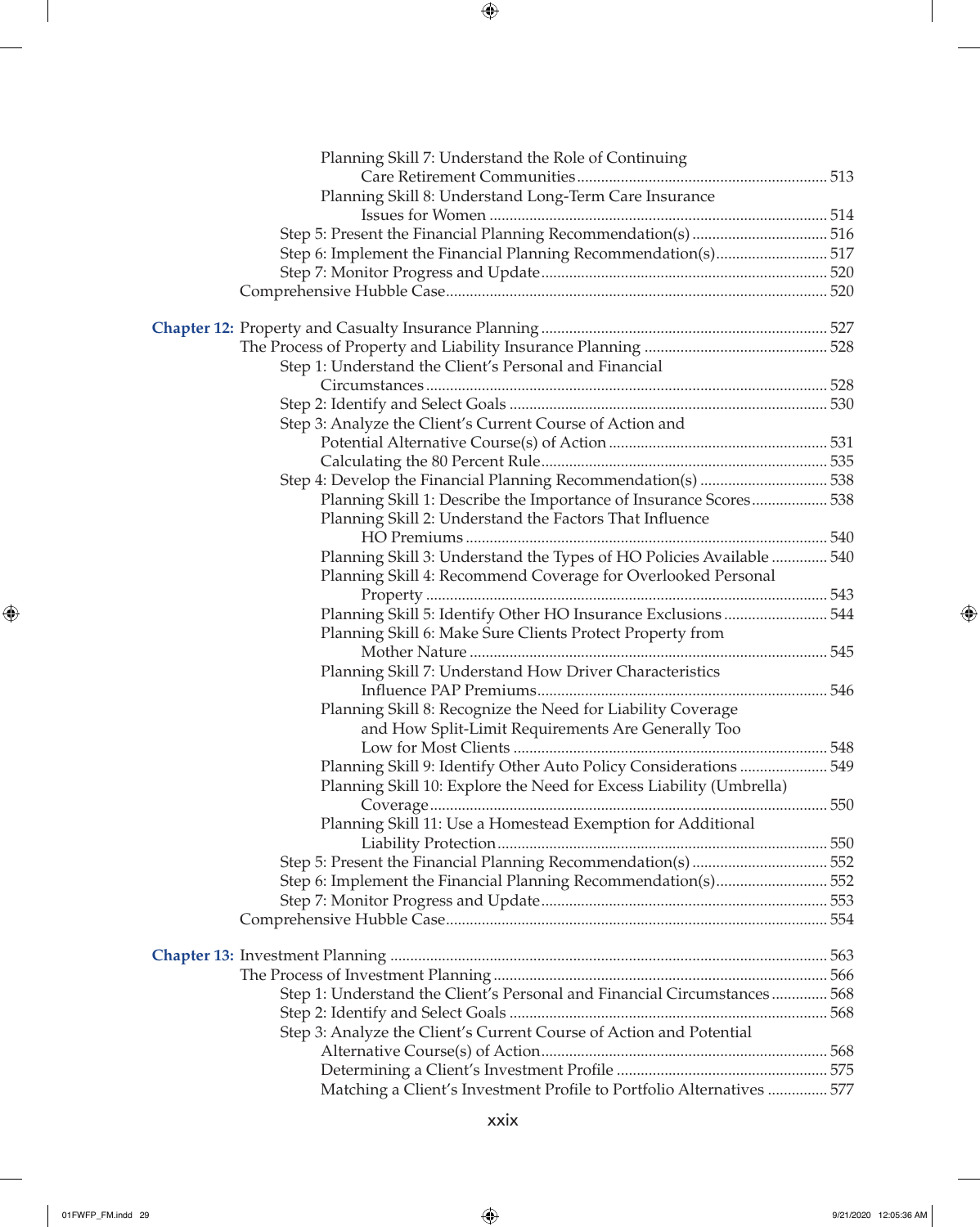| Using Financial Market Benchmarks to Document a Client's                  |  |
|---------------------------------------------------------------------------|--|
|                                                                           |  |
| Planning Skill 1: Use Reverse Engineering to Determine a                  |  |
|                                                                           |  |
| Planning Skill 2: Identify Appropriate Portfolio Components  588          |  |
| Planning Skill 3: Determine the Riskiness and Potential Returns of        |  |
|                                                                           |  |
| Planning Skill 4: Identify Environmental Factors that Influence Asset     |  |
|                                                                           |  |
| Planning Skill 5: Master the Concept of Risk When Developing Asset        |  |
|                                                                           |  |
| Planning Skill 6: Determine the Appropriate Use of Strategic and          |  |
|                                                                           |  |
| Planning Skill 7: Master the Application of Comparative                   |  |
|                                                                           |  |
| Planning Skill 8: Master the Application of Comparative                   |  |
|                                                                           |  |
|                                                                           |  |
|                                                                           |  |
|                                                                           |  |
|                                                                           |  |
|                                                                           |  |
| Planning Skill 9: Understand the Complications of Investment              |  |
|                                                                           |  |
| Planning Skill 10: Understand the Unique Needs of Diverse Investors 604   |  |
| Planning Skill 11: Understand the Role of Alternative Investments         |  |
|                                                                           |  |
|                                                                           |  |
| Step 6: Implement the Financial Planning Recommendation(s) 611            |  |
|                                                                           |  |
|                                                                           |  |
|                                                                           |  |
|                                                                           |  |
|                                                                           |  |
|                                                                           |  |
|                                                                           |  |
| Step 1: Understand the Client's Personal and Financial Circumstances  652 |  |
|                                                                           |  |
| Step 3: Analyze the Client's Current Course of Action and Potential       |  |
|                                                                           |  |
|                                                                           |  |
|                                                                           |  |
|                                                                           |  |
|                                                                           |  |
|                                                                           |  |
| Planning Skill 1: Be Creative When Developing College Funding             |  |
|                                                                           |  |
|                                                                           |  |

 $\mathbb{R}$ 

 $\bigoplus$ 

 $\overline{\phantom{a}}$ 

 $\overline{\phantom{a}}$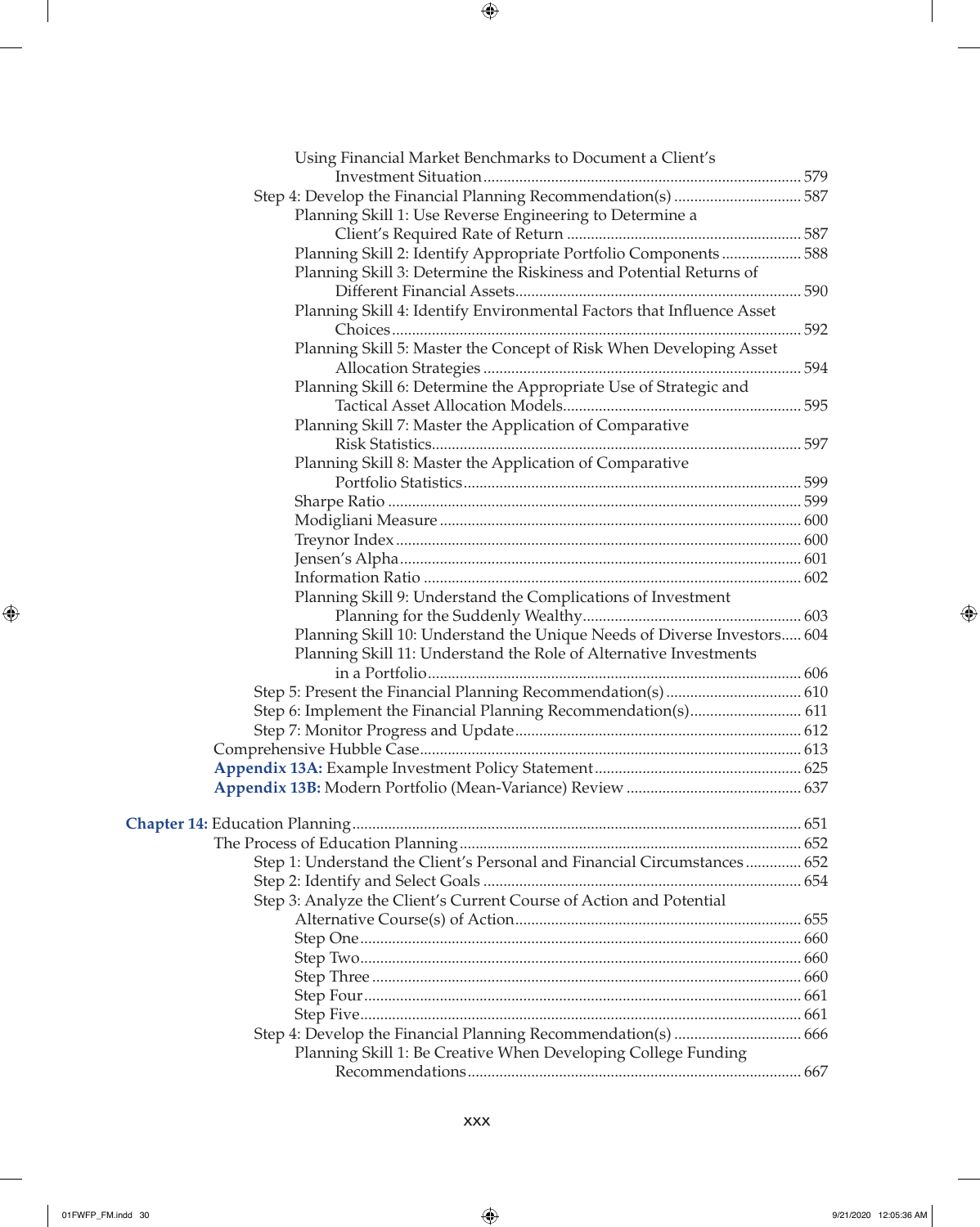| Planning Skill 3: Understand the Role of a CESA in the                 |  |
|------------------------------------------------------------------------|--|
|                                                                        |  |
| Planning Skill 4: Utilize Series EE and Series I Bonds as an           |  |
|                                                                        |  |
| Planning Skill 5: Recommend Appropriate Student Financial Aid          |  |
|                                                                        |  |
| Planning Skill 6: Understand How the Blending of Savings               |  |
|                                                                        |  |
| Planning Skill 7: Understand the Elements Need to Complete a           |  |
|                                                                        |  |
| Planning Skill 8: Evaluate the Impact Asset Ownership Can              |  |
|                                                                        |  |
| Planning Skill 9: Understand College Education Funding                 |  |
|                                                                        |  |
| Planning Skill 10: Develop Strategies for Parents with Negative        |  |
|                                                                        |  |
| Planning Skill 11: Know the Options Available with                     |  |
|                                                                        |  |
|                                                                        |  |
| Step 6: Implement the Financial Planning Recommendation(s) 679         |  |
|                                                                        |  |
|                                                                        |  |
|                                                                        |  |
|                                                                        |  |
|                                                                        |  |
|                                                                        |  |
| Step 1: Document the Client's Personal and Financial Circumstances 690 |  |
|                                                                        |  |
| Step 3: Analyze the Client's Current Course of Action and Potential    |  |
|                                                                        |  |
|                                                                        |  |
|                                                                        |  |
|                                                                        |  |
| Planning Skill 1: Balance Contributions to Tax-Deferred                |  |
|                                                                        |  |
| Planning Skill 2: Understand the Role of Insurance Company             |  |
|                                                                        |  |
| Planning Skill 3: Use a Systematic Approach When Analyzing a           |  |
|                                                                        |  |
| Planning Skill 4: Differentiate Between Normal, Early, and             |  |
|                                                                        |  |
| Planning Skill 5: Use Qualified Employee Plans Appropriately  713      |  |
|                                                                        |  |
| Planning Skill 7: Consider Strategies for Near-Retirement              |  |
|                                                                        |  |
| Planning Skill 8: Understand the Issues Related to Retirement          |  |

 $\mathcal{L}$ 

 $\bigoplus$ 

01FWFP\_FM.indd 31 9/21/2020 12:05:36 AM

 $\overline{\phantom{a}}$